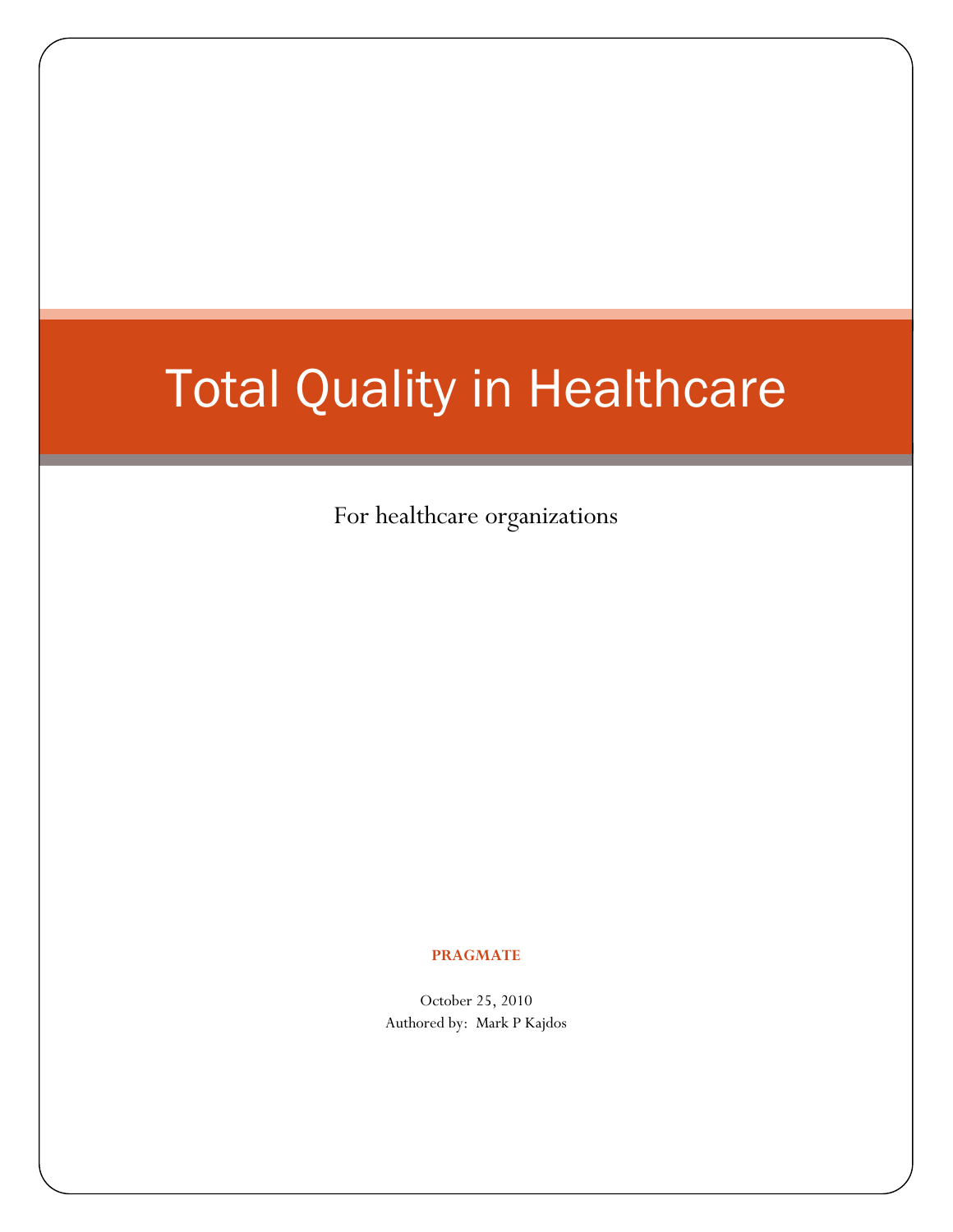## Total Quality in Healthcare

#### For healthcare organizations

#### Introduction

Nothing focuses management on quality issues like a process failure. No organization operating in the unforgiving world of reality can escape occasional incident. An organization faced with a failure responds logically by identifying the cause and introducing quality measures that are designed to avoid similar problem in the future. The organization is trying to make only the new exciting mistakes – not the tired old ones. The challenge is, as always, in implementing the change properly.

Approaching solution to a specific problem with a long term view is always preferable. The optimal solution to a specific problem is to address a class of problems (such as problem of losing one application form is a part of a class of problems in the document management). Following the same approach, we should review the organization processes and structure in order to design the optimization into the organizational workflows.

The TQM (Total Quality Management) and ABC (Activity Based Costing) are well recognized concepts in manufacturing and other industries. They represent recognition that costs are related to organizational activities and that the quality must be closely related to activities. These methodologies were initially developed for manufacturing environment over 50 years ago and represent a proven way to the improvement.

This paper outlines the organizational approach to quality that is based on a proven methodologies and how it applies to the operation of a health plan.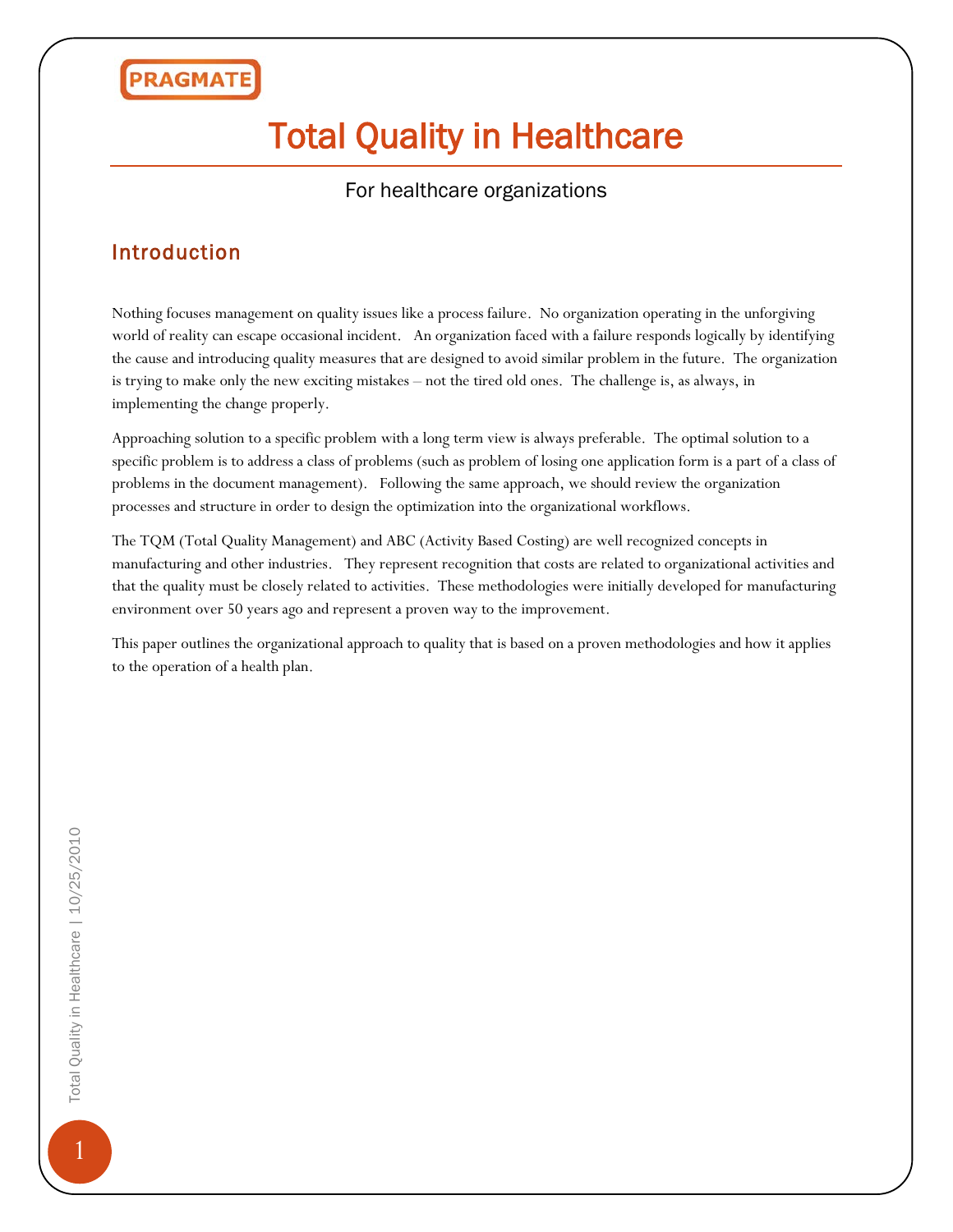#### Why TQM and ABC?

Let's investigate what are Total Quality Management and Activity Based Costing and how they can be used to improve organization efficiency of a health plan.

Health plans operate in challenging environment. Not only is the healthcare industry extensively regulated, but there are many complexities in any healthcare organization. The organization survival in the industry depends on its ability to effectively manage many of relationships – members, providers, employers, and the government. The capability of the organization to manage this complexity depends on the ability of its workers to perform a large number of tasks correctly and quickly.

The term Medical Loss Ratio is frequently used to describe the efficiency of a health plan. It describes the percentage of amounts received in premiums and other sources to total provider payments. While it does reflect how much of the incoming dollars is spent on payments to providers, it does not properly define the organizational efficiency. The problem is its inability to determine effectiveness of the monies spent on payments to providers. For example, if a plan spends \$90 of each \$100 in incoming premiums on payments to providers, the Medical Loss Ratio is 90%. Are those \$90 properly spent? If, for example, the plan uses additional \$5 in administrative expenses to decrease the \$90 payments to \$80, the health plan is more efficient at 80% Medical Loss Ratio because it gained \$10 in net profit for \$5 increase in costs. The measure would allow the plan to decrease the premiums while maintaining its profit margin.

It is clear that more sophisticated metrics are needed to properly describe efficiency of a health plan organization. Correct approach must recognize that the in order to manage, the process and metrics of its performance need to be defined. Management of detailed activities and measuring their quality metrics becomes critical.

#### Activity Based Costing

The ABC has been used in manufacturing for a long time. To understand the concepts of ABC, we need to understand the basic concepts of costing – cost accounting.

Traditional methods use the Cost Center based accounting. It is the natural outcome of the standard asset accounting: the company purchases asset (equipment, building, or other tangible or intangible asset); the asset is recognized on the balance sheet as an asset account. When the particular equipment incurs costs (repairs, fees, etc.), the costs are charged to an expense account that is closely related to that asset. The result shows the asset value, and the costs incurred on monthly or annual basis. There is a value to this approach and the information thus acquired can be used for decision about replacing the equipment and other decisions.

The Activity Based Costing approaches the same subject from a different side. Rather than attaching costs to asset related expense accounts, it attaches them to the activities. For example, the cost of a fax machine is expressed as part of "sending faxes" and "receiving faxes" activities. Rather than stating: we have spent X on fax machine – we are able to state: we spent X on "Sending Faxes".

The principal benefit of ABC is that it directly measures what the company does – the activities. Based on analysis of the activities and their relevance to the business process, the business can focus properly on the activities that are most expensive or those that need to be restructured.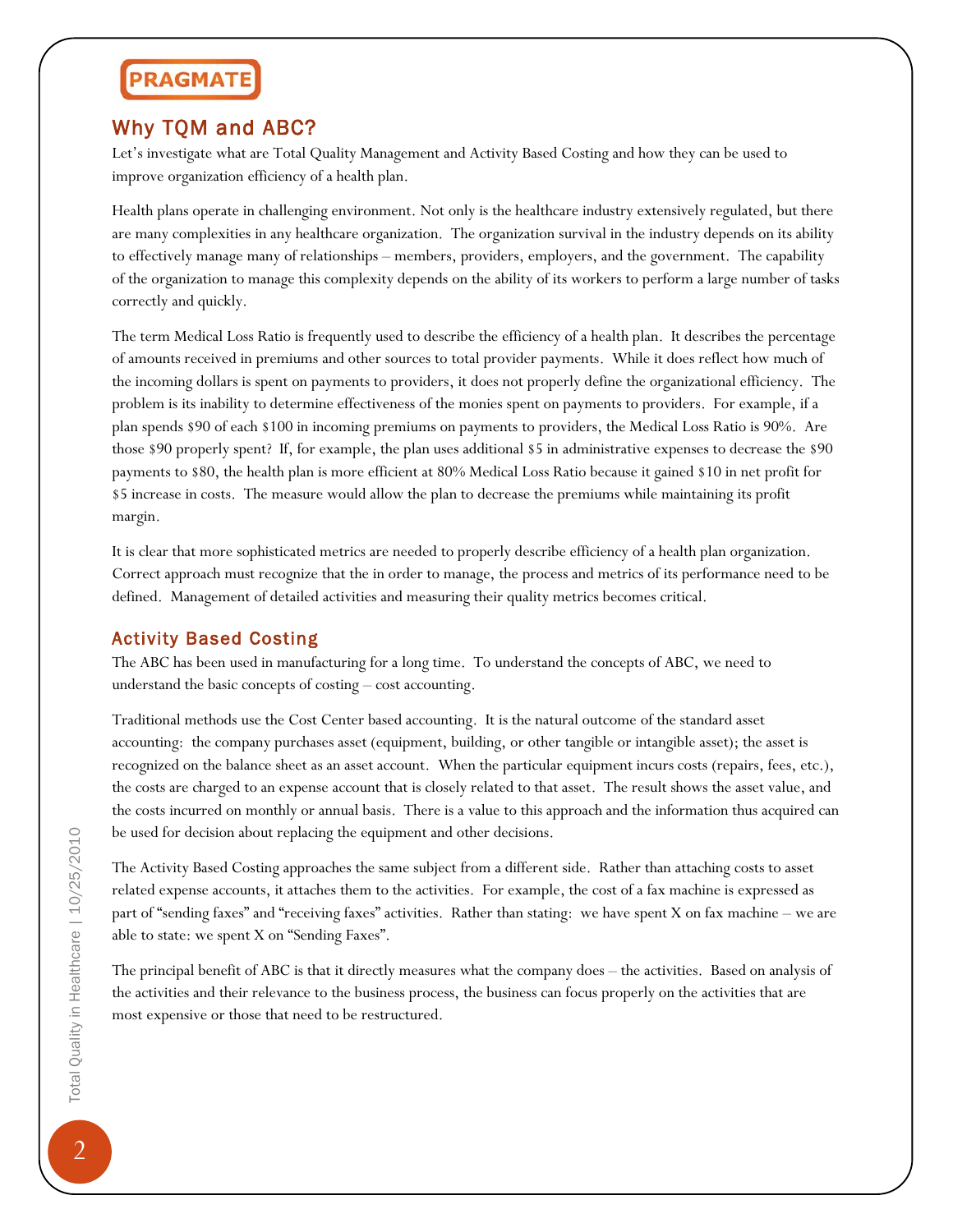#### Total Quality Management

This term first identified by W. E. Deming in 1950's to describe a development of business processes that are designed to meet a set of expectations. Such business processes are constructed with quality criteria in mind and equipped to minimize deviations from a norm.

The quality management methods have evolved since then. The Six Sigma methodologies popular today are statistically oriented and somewhat flamboyant in terminology (green/black/etc. belt certification?!), but they are using well known and long used statistical measures to focus on keeping the probability of failure to a minimum (outside of  $\pm$  6  $\sigma$  range).

Total quality management requires that the organization identifies its workflows (activities), establishes criteria that define the quality requirements, and incorporates steps to ensure the quality.



Organizations may run into difficulties defining the workflows. Most health plans have division of responsibilities by department (claims department, medical review, etc.), but definitions of workflows and quality metrics are typically not easily available. It is due to complexity of the environment, and due to reaction of the organization to the process of developing workflows. The best approach is to start with a limited part of the organization and promote its benefits to other departments– success in one department will improve the prospects of success in another one.

Definition of metrics and their connection to the workflows are specified as separate steps, but should be in reality done concurrently with the workflow development. Since the metrics define the desired outcome of workflows, the workflows need to be constructed to make achievement of favorable metrics likely.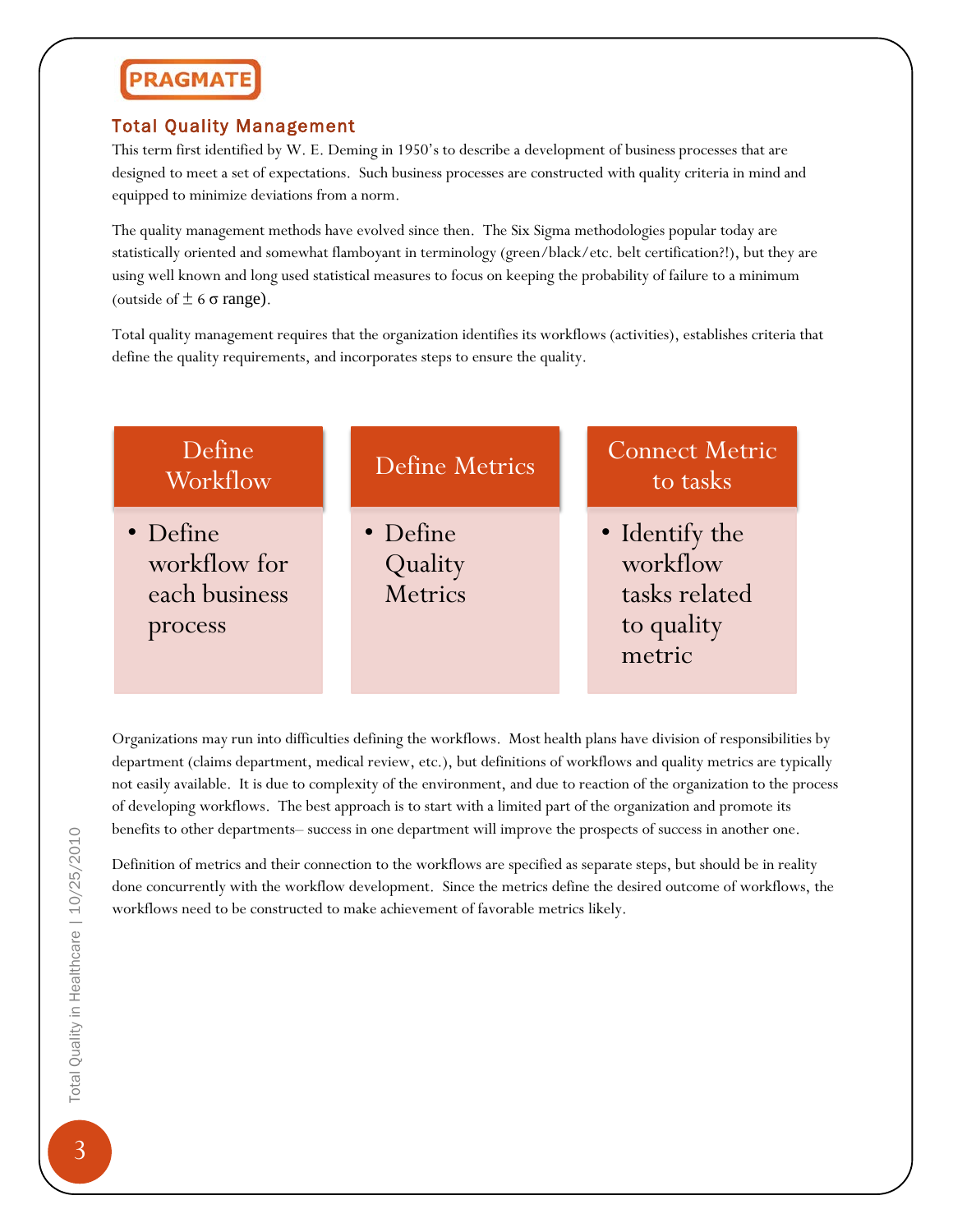#### Applying TQM and ABC in Health Plan

How does this apply to the health plan organization? If history is a guide, the workload of health plan organizations will not be reduced in the future.

- First, governmental influence will increase because of general aging of the population for Medicare and Medicaid. If the ARRA (American Recovery and Reinvestment Act of 2009) reaches realization, the increase in required reporting and other government induced activities will be phenomenal – delivery of healthcare may become byproduct of paperwork.
- Second, the complexity of medical services continues to increase and change. The introduction of additional services, different payment arrangements, and the increase in individual coverage will increase the volumes of all activities.
- Third, the competition among the plans for employer group contracts will continue to drive changes in the health plan operation to meet the new employer requirements.

The challenge will be to achieve output increase while keeping the cost increases minimal. To meet the challenge, health plans will have to make continuous improvement of business processes permanent part of their agenda.

The premises of continuous improvement are: clearly identified goal, optimization of methods, and metrics to provide feedback. To make the improvement continuous, it must be accepted and internalized by management and staff. The acceptance will come easier with success of initial quality initiatives.

#### Application Example

As an example let's define a simple function of the Utilization Review and see how the concepts apply to this activity. Since this is an illustration of process, the details are limited.

The Utilization Review workflow processes requests for authorization. The request is received via fax or phone call. Using the information received, the reviewer establishes an authorization. Establishing authorization include verification of eligibility, verification of coverage, and evaluation of the request medically. The authorization is either



accepted (approved), or rejected (with reasons), or sent for further medical review.

The simple outline of the process identifies states of the request. For example, when the state is "Receive Request" the request is received but not yet entered.

Let's assume that the goal of this workflow is:

*"Process all requests correctly and efficiently"*.

The statement of goal contains three important metrics: "**All**" means that none are lost or delayed (**M1**), "**correctly**" means that there should be no mistakes in processing (**M2**), and the "**efficiently**" means that the requests are processed as quickly as possible (**M3**).

The **M1** can be defined as number of received requests that resulted in entered authorization within a particular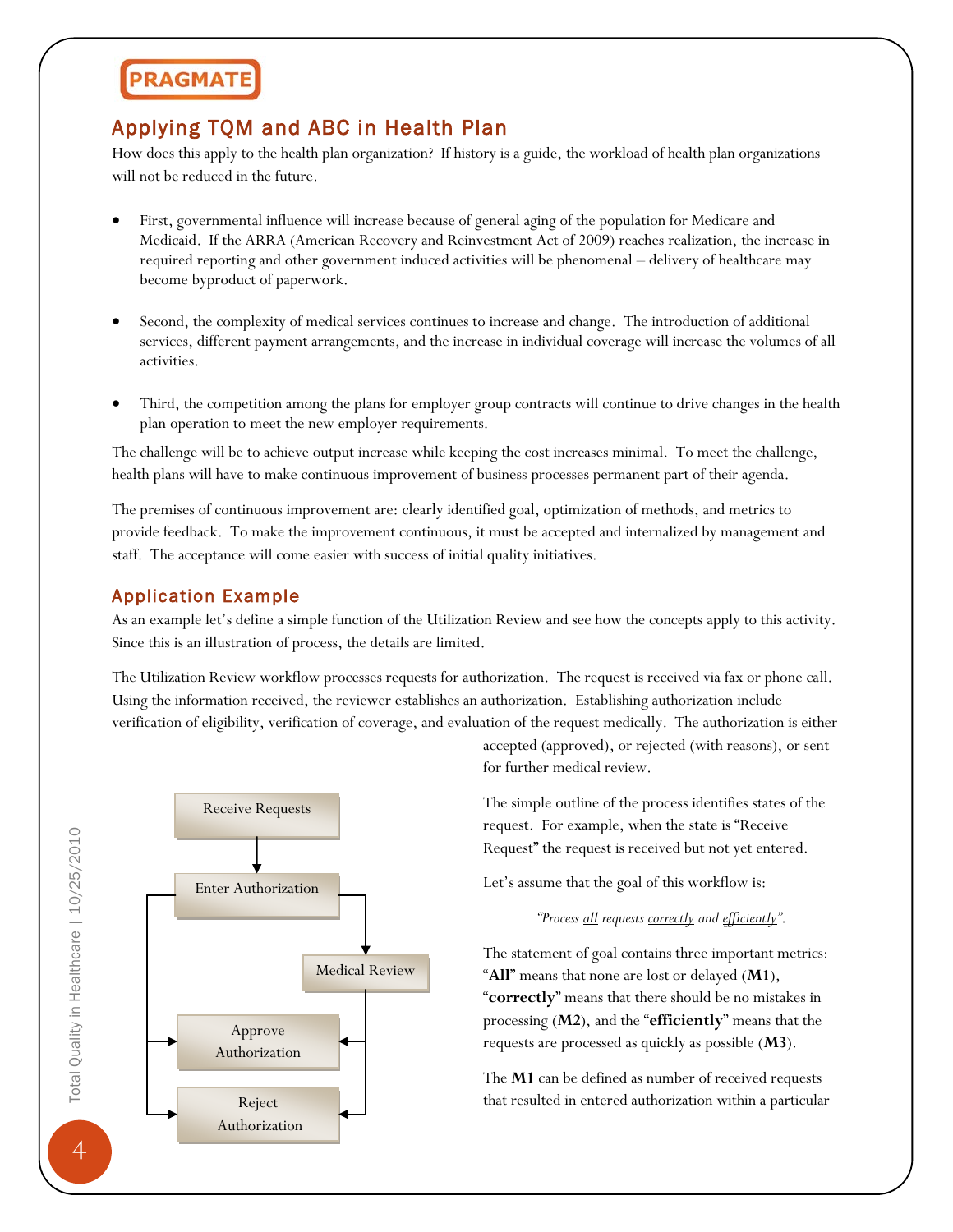time frame. For example: percentage of requests that were entered as authorization within 1 hour of receipt. Full compliance with this metric is 100%.

In similar manner all processes can be outlined, metrics defined, and their parameters established. We know what the individual activities are and how to measure them. Note that the activities and quality measures are integrated – the quality becomes part of the process.

#### Total Quality Management

Making quality part of the process means that a business process includes task necessary to measure the quality criteria. This may increase the cost (time) of the particular activity. Is there a way to justify the additional time dedicated to quality?

The answer depends on value of risk incurred by not meeting the quality criteria. For example, if all requests in the above example that are not made into authorization within one hour were to be lost, and a loss of one request would represent additional \$100 in costs (searching for the document, dealing with the submitter of requests, etc.), we can establish the value of quality by multiplying the reduction in number of lost cases by the above rate.

The analysis would be as follows:

- 1) Loss rate per 1000 is currently 15 and we assume that it drops to 5 after implementing quality measures.
- 2) The savings due to quality are \$1,000 (\$100 \* 10) for 1000 transactions.
- 3) If quality inclusion costs less than \$1 per each transaction, the quality inclusion makes sense.

Our simple example shows how a process can be evaluated on relatively simple basis provided that you know the costs of individual activities. This shows the value of **ABC** (Activity Based Costing) – the ability to establish a list of tasks the organization performs with their associated costs.

It is important to realize, that the process may require quality protection against failures the business cannot afford – any risks affecting health or lives of people, major destruction etc. The manner of analysis for quality measures of this kind will depend more on risk probabilities than on a simple per-transaction limits.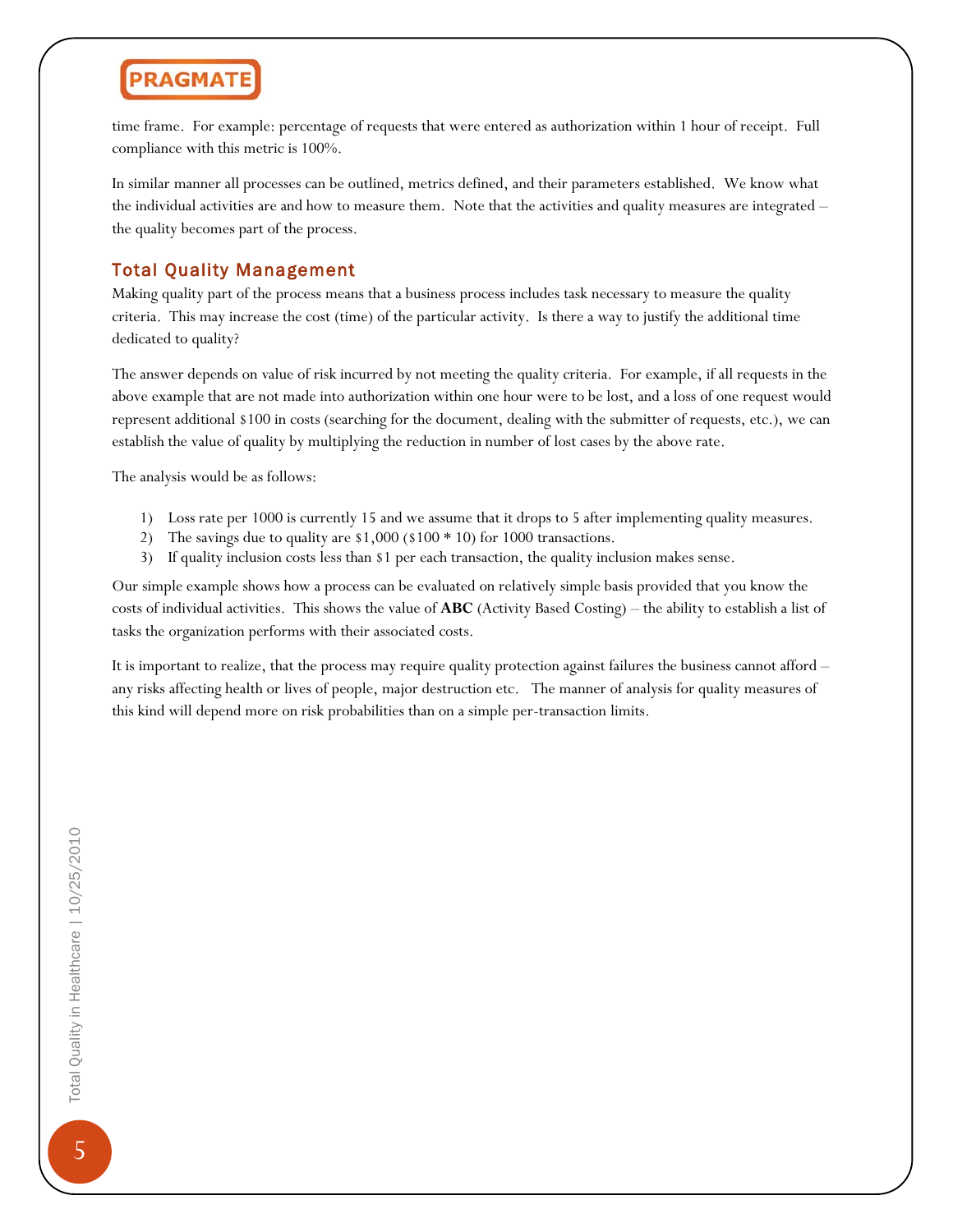#### Activity Based Costing

The computation of costs based on activities follows from realization that all organizational costs are all related to activities. For example, the organization offices exist to allow the organization staff to perform the organization activities. If the 70% of total time in the office is spent doing one activity and 30% doing another activity, then the costs of office could be associated with each activity using the same ratio.

The most appropriate is the application of ABC to company activities. Assuming that the total activities of an organization are divided into workflows and each workflow is divided into activities, then we can describe the Utilization Review workflow in terms of its individual activities.

| Activity Id     | Description            | Duration          | Staff/Hr | OH/Hr | Cost    |
|-----------------|------------------------|-------------------|----------|-------|---------|
| A <sub>01</sub> | <b>Receive Request</b> | 5 <sub>min</sub>  | \$50     | \$20  | \$5.83  |
| A <sub>02</sub> | Enter Authorization    | 10 <sub>min</sub> | \$60     | \$20  | \$13.33 |
| A <sub>03</sub> | <b>Medical Review</b>  | $20\text{min}$    | \$100    | \$20  | \$40.00 |
| A <sub>04</sub> | Approval               | 5 <sub>min</sub>  | \$60     | \$20  | \$6.67  |
| A05             | Rejection              | 10 <sub>min</sub> | \$60     | \$20  | \$13.33 |

Costs of each activity is based on its duration, class of employee and their loaded (benefits, etc.) rate, and allocation of overhead (office, admin, etc.) Note that the allocation of overhead is typically computed on basis of average monthly costs divided into work time (here assuming \$20 per person per hour). For example, a simple authorization that consists of A01, A02, and A04 will cost  $(\$5.83 + \$13.33 + \$6.67 = \$25.83)$ .

Computation of costs must include analysis of its premises that are by nature statistical. For example, the 5 min duration represents an average activity durations that have statistical distribution. The results of the ABC must be comparable to the cost analysis based on traditional cost accounting – the total costs based on standard P&L (Profit and Loss Statement) must be equal to total costs of all activities the organization performs.

While traditional cost accounting uses P&L account numbers, the Activity based costing uses Activity codes.

The primary benefits of ABC for optimizing the organization functions are:

- ABC analysis of activities can identify those that will benefit most from automation. For example, if a particular activity can be automated, its unit cost will probably decrease. The cost of automation can be compared with potential savings to establish correct ROI (Return on Investment).
- ABC also provides foundation for restructuring or outsourcing. If the same activity can be provided by an external supplier for lower total cost, the activity costing will provide clear economic justification. For example, printing can be outsourced to an organization that has lower unit costs thanks to its investment into more advanced technology with costs that accrue over higher volume of transactions.

Most real-world applications of the TQM and ABC concepts are more complex than these examples. There is an extensive literature and other information available on both methodologies on the internet.

<sup>•</sup> ABC identifies activities that are most expensive – based on number of times the activity is performed and the unit cost of the activity. Focusing on the most expensive activities provides best ROI in business process improvement.